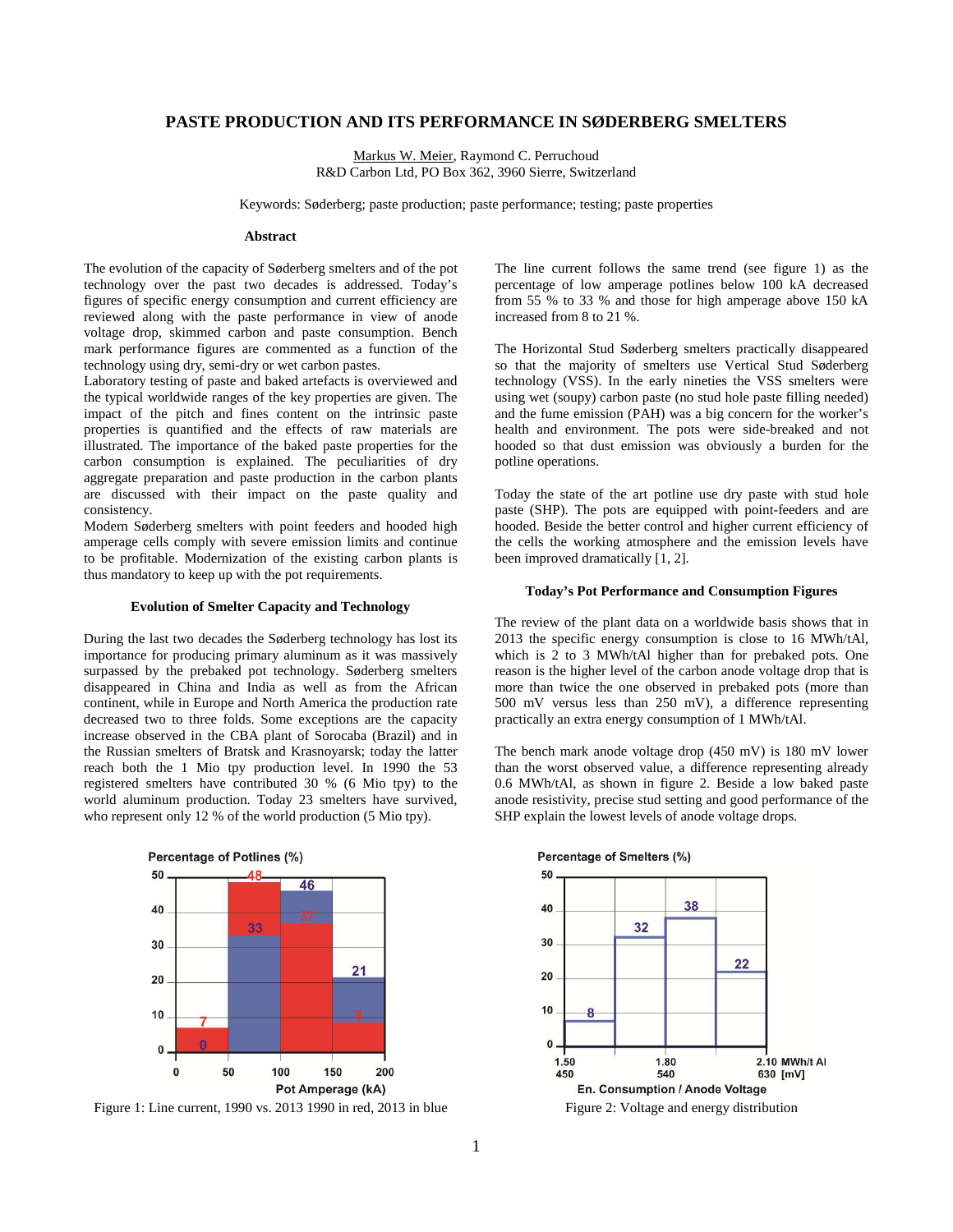

Figure 3: Skimming and current efficiency

The current efficiency (CE) depends on many factors [3], one of them is the extent of carbon dust accumulated in the bath. As shown in figure 3, the skimming of carbon dust present in the bath is an important operation for improving the metal output. The data are taken from a smelter experiment made for assessing the needed frequency of pot skimming and the corresponding crew. The current efficiency is lower than for prebaked smelters, the best being 92 % while the worst is in the range of 86 to 88 %

The need of skimming depends mainly on the paste consumption and on the dusting propensity of the working anode area. Figure 4 confirms that there is a large range of the 2013 paste consumption as the bench mark is 480 kg/tAl while many smelters operate at a level above 540 kg/t Al. The above data demonstrate the relevance of the paste quality and consistency for high metal output at low carbon and electricity consumption i.e. for low cost aluminum production, one of the basic reasons why Søderberg smelters are still in operation.





Figure 4: Paste consumption distribution

## **Types of Søderberg Pastes and Their Characterization**

The first task of the Søderberg briquettes fed to the top of the pot is allowing smooth stud pulling operation. As the paste tends to melt through heat conduction from the hot anode bottom zone, it is important to guarantee a sufficient high flowability (wet paste) in case no stud hole paste is used. In modern pots, where SHP is used, the stud holes shall not collapse during the stud pulling operation. In this last case a so-called dry paste with low flowability is used.

For testing the melting behavior in the temperature range prevailing on the anode top area (150 to 200 °C), a shaped paste artifact is prepared and placed in a heated cabinet for a given period where after some melting a significant deformation occurs (see figure 5, left). There are different standards and options like the sloping board (where the elongation of the cylinder length is measured) or simply a horizontal plate (where the ratio of the diameter after vs. before the test is reported.

The baking of the paste under load in appropriate containers allows preparing a baked finished anode that can be core drilled for measuring the relevant properties (see figure 5, right).



Figure 5: Flowability test on the left, paste baking and core drilled baked anodes on the right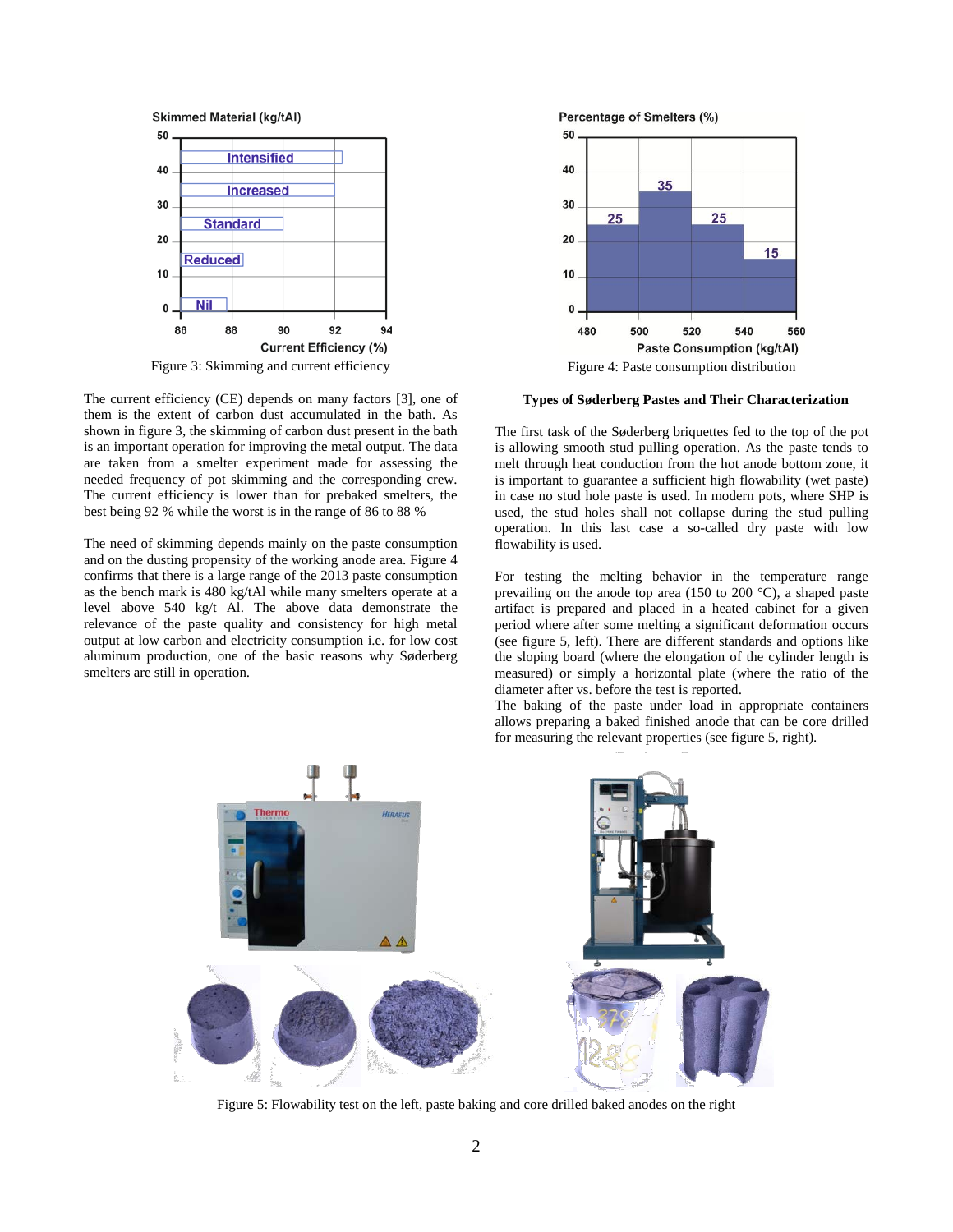## **Effects of Formulation, Raw Materials and Process Parameters on Paste Characteristics**

Wet paste is typically prepared by dosing about 30 to 32 % of coal tar pitch, semi-dry paste with about 28 %, while dry paste used in modern pots contains  $\sim$  26 % as shown in figure 6.

The pitch demand for reaching a given flowability target depends also on the amount and fineness of the ball mill fines as illustrated in figure 7. A minimum of fines of 30 % is mandatory to maintain a minimum amount of binder matrix that will provide a good cohesion and therefore suitable baked anode behavior in the pot.

An optimization of fines and pitching is performed to get a high performance paste that fulfills the anode top and baked performance requirements.



Figure 7: Flowability vs. fines - pitch content

The switch from wet to dry paste improves the basic baked paste properties such as the apparent density and the anode gas permeability (see figure 8).

With a higher level of baked density the permeation of  $CO<sub>2</sub>$  gas from the bottom anode working face diminishes, which reduces the carbon consumption and dust generation. The electrical consumption drops as a result of the lower electrical resistivity of the carbon in the baking zone.

Low porosity cokes with a high bulk density have the same beneficial effect (see figure 9). This is due to the reduced pitch demand [4] and the potentially lower reactivity to oxidant gases.

High primary quinoline insoluble (QI) pitches might be deleterious as the pitch requirement for reaching a given flowability is increased (see figure 10), which is a phenomenon that is not observed for prebaked anode paste.



Figure 8: Density and permeability vs. pitching







Figure 10: Effect of binder QI on pitching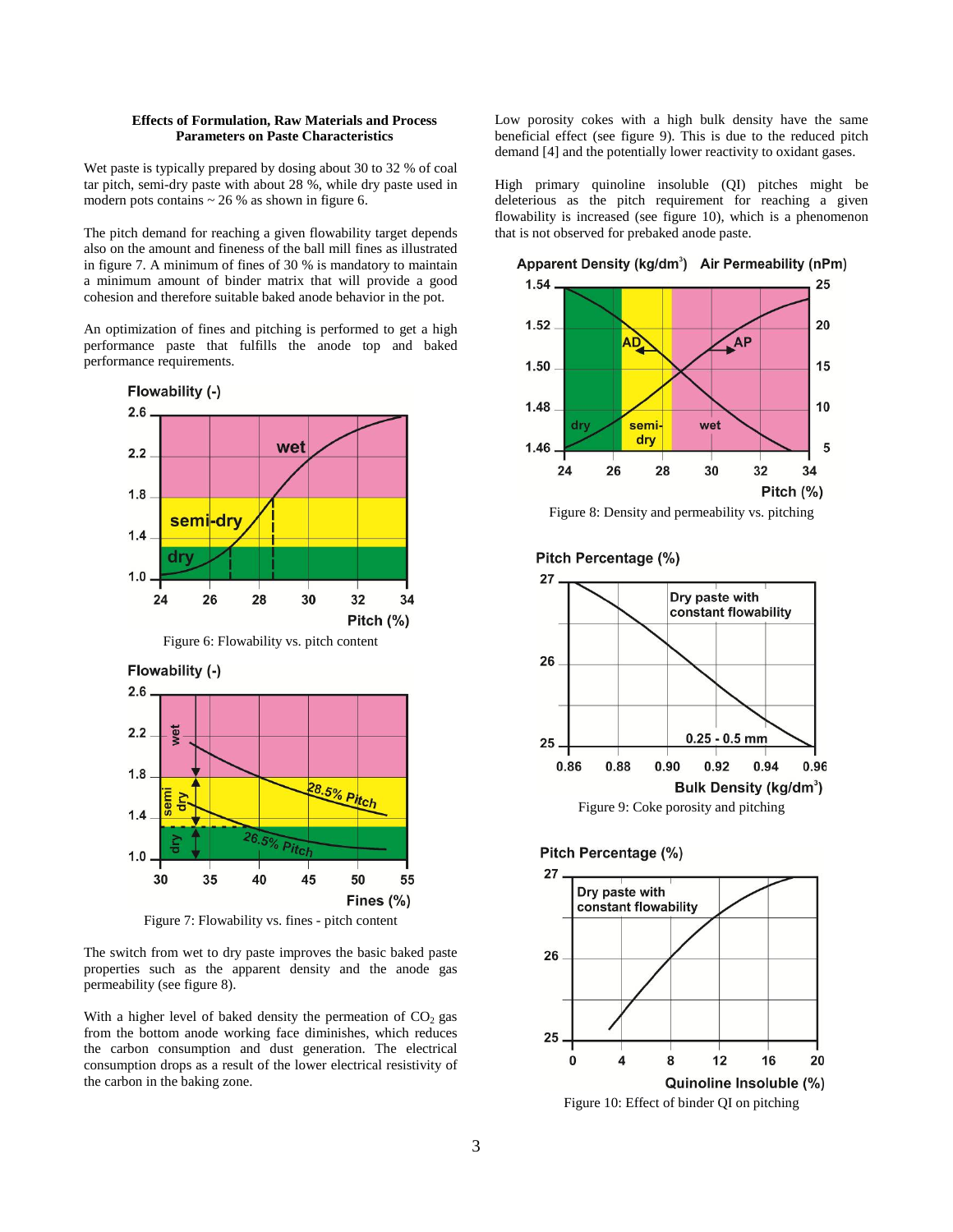

Figure 11: Impact of kneading temperature and energy

In the paste plant, appropriate mixing conditions are a must for the baked paste quality [5]. As shown in figure 11, for continuous kneading technology, a relatively high temperature and high mixing energy provide a paste with the best performance. High mixing energy is achieved by the selection of appropriate shaft revolution speed and flap gate opening. In a batch mixer the wet mixing time and heat transfer to the paste are the key factors for efficient mixing (see figure 12).

Table I gives the typical range of the properties of dry and wet pastes resulting from the testing of more than 20 different industrial pastes at the R&D Carbon laboratories over the past 25 years. A good consistency of the flowability of the paste fed to the pots is very critical as it guarantees a smooth stud pulling operation once its level has been correctly chosen. Therefore emphasis shall be also given on the deviations of the baked laboratory paste properties and not only on their average levels.



Figure 12: Impact of batch mixing time

A stable paste plant process is a must for the consistency of the baked properties as well. It should be emphasized here that one major source of short term inconsistency of the paste flowability is the variability of the fines sizing [6]. One of the most frequent paste plant design issues is the wrong option of "all fraction excess" as ball mill feed instead of a strict and single feed material that should be the excess of the finest grain fraction.

In a modern plant using a single efficient crusher with a variable size reduction ratio up to 9 (instead of 3 with the classical jaw crushers), a consistent dry aggregate preparation can be achieved with only one single crusher (see figure 13). Along with a systematic overflow approach (all grain silos always full) the ball mill feed exclusively consists of the finest grain fraction only. This guarantees an easy and good control of the ball mill circuit and hence stable ball mill fines sizing.

| <b>Properties</b>           | <b>Method</b>   | <b>Unit</b>        | <b>Typical dry paste</b> |                           | <b>Typical wet paste</b> |                 |
|-----------------------------|-----------------|--------------------|--------------------------|---------------------------|--------------------------|-----------------|
|                             |                 |                    | <b>Mean range</b>        | $2\sigma$ range           | <b>Mean range</b>        | $2\sigma$ range |
| Flowability                 | Gost            |                    | $1.1 - 1.3$              | $0.05 - 0.15$             | $1.8 - 2.4$              | $0.10 - 0.30$   |
| Green Density               | Gost            | kg/dm <sup>3</sup> | $1.57 - 1.63$            | $0.01 - 0.03$             | $1.52 - 1.59$            | $0.01 - 0.03$   |
| <b>Baked Density</b>        | <b>ISO12985</b> | kg/dm <sup>3</sup> | $1.44 - 1.52$            | $0.02 - 0.04$             | $1.39 - 1.47$            | $0.02 - 0.04$   |
| Sp. El. Resistance          | <b>ISO11713</b> | $\mu\Omega$ m      | $60 - 70$                | $2 - 5$                   | 68 76                    | $3 - 5$         |
| <b>Flexural Strength</b>    | <b>ISO12986</b> | <b>MPa</b>         | $7 - 12$                 | $2 - 4$                   | $6 - 10$                 | $2 - 4$         |
| <b>Thermal Conductivity</b> | <b>ISO12987</b> | W/mk               | $2.6 - 3.4$              | $0.2 - 0.4$               | $2.2 - 3.0$              | $0.2 - 0.4$     |
| Air Permeability            | <b>ISO15906</b> | nPm                | $5 - 18$                 | $5 - 10$                  | $8 - 25$                 | $8 - 12$        |
| $CO2$ Reactivity Residue    | <b>ISO12988</b> | %                  | $80 - 92$                | $4 - 10$                  | $80 - 92$                | $3 - 10$        |
| Air Reactivity Residue      | <b>ISO12389</b> | %                  | $60 - 90$                | $5 - 10$                  | $55 - 90$                | $5 - 10$        |
| Density in xylene           | <b>ISO 9088</b> | kg/dm <sup>3</sup> | $2.02 - 2.06$            |                           | $2.02 - 2.06$            |                 |
| S                           |                 | %                  | $0.5 - 2.2$              |                           | $0.5 - 2.2$              |                 |
| $\vee$                      |                 | ppm                | $40 - 400$               |                           | $40 - 400$               |                 |
| Si                          |                 | ppm                | $100 - 300$              |                           | $100 - 300$              |                 |
| Fe                          |                 | ppm                | $100 - 500$              |                           | $100 - 500$              |                 |
|                             |                 |                    |                          | Bench mark value in green |                          |                 |

Table I: Typical range of the properties of Søderberg dry and wet carbon pastes (baked in laboratory)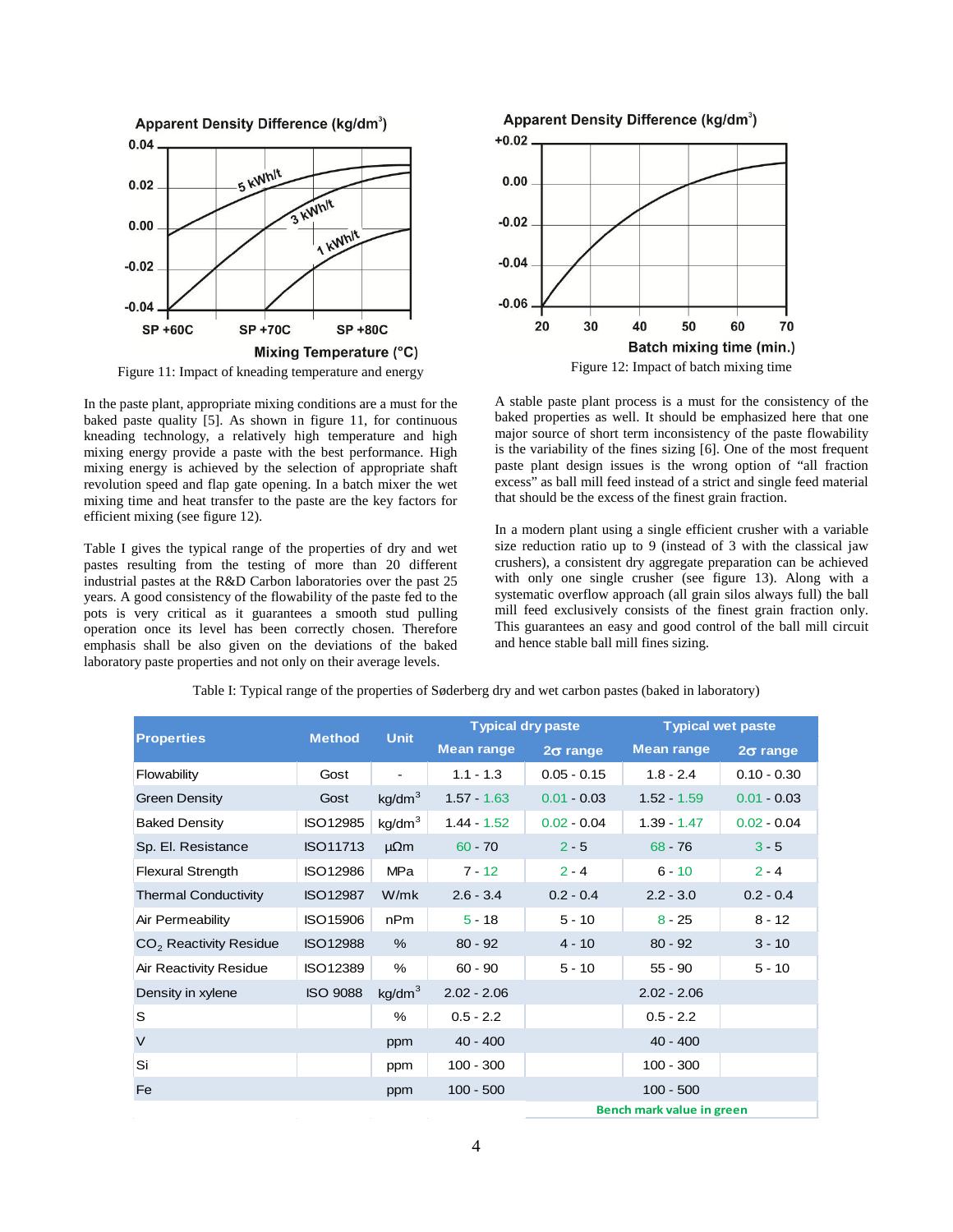

Figure 13: Modern plant: one overflow as ball mill feed

Other important aspects of the paste plant are the preheating and mixing steps. The old batch mixing approach, where first the dry aggregate was preheated in the mixer and then the paste was mixed using rotating sigma-blades, has been replaced by the continuous preheater and kneader system. Continuous twin-screw mixers may also be replaced by the latest kneader generation (enlarged shaft with reduced discharge end combined with adjustable flap gate).

This provides by far a much more efficient mixing of the pitch to the dry aggregate. This is not only related to the level of the initial temperature of the components entering into the mixing step, that is close to the final paste discharge temperature, but also to the much higher paste mixing energy [7]. With a specific mixing energy level up to 4 kWh/t of paste at an appropriate mixing temperature of 80 °C higher than the pitch softening point (see figure 11), the paste prepared in the kneader reaches an apparent density level that is up to  $0.05 \text{ kg/dm}^3$  higher than the paste prepared in batch sigma-blade mixers.

# **Anode Performance in Pots**

Figure 14 gives detailed visual information on the deficiencies of an anode bottom where extended cavities and practically all stud holes are visible. When the apparent density and mechanical strength of the anode are low and the resistance to  $CO<sub>2</sub>$  attack is minimal, a progressive formation of deep channels takes place. Inappropriate practices of stud setting together with inferior SHP quality end up in cavities below the studs that are also problematic for low Fe content in the metal as the bath can wash the stud tips.

The resulting uneven distribution of the current leads to magnetic disturbances. Combined with an increased amount of carbon dust production and accumulation, the pots tend to overheat and the potline current efficiency drops. Such an unsatisfactory performance can be detected by determining the bubble noise. This noise is the average extent of the rapid oscillation (in the range of 1 second) of the pot voltage related to the gas bubbles release from the anode bottom area. It is much lower for a problematic condition of the anode bottom (40 vs.120 mV) as the

channels drain the electrolysis reaction gas towards the side of the cell. Thus the gas insulation layer is continuously eliminated and the measured pot voltage oscillation decreased [8].

The accumulation of carbon dust in the bath is a major risk with inferior Søderberg paste quality. In the past, on side-breaked pots having one anode effect per day, the cells could eliminate much more carbon dust present in the bath. Today with point-feeder technology and the massive reduction of the number of anode effects, the produced carbon dust has far less chance to burn so that it might accumulate in the bath. An indirect indicator of the amount of carbon content in the bath is the level of the pot voltage during the anode effect. The voltage can reach up to 40 V when the bath is relatively free of suspended carbon dust while in case of severe accumulation it does not reach the level of 20 V [9].

When the anode behavior is poor (low bubble noise) and the number of anode problems is on the high side, an appropriate countermeasure is the increase of the frequency of skimming as suggested in figure 3. The amount of skimmed material from the bath (typically 1/3 of it is carbon from the baked paste) depends on numerous human factors like the workforce available and its skill for such a tedious operation. It is also strongly influenced by the management strategy for reaching the higher metal output at the lower production costs. There are smelters with virtually no skimming (5 to 10 kg/tAl) and others exceeding 50 kg/tAl.

Substandard performance of the anode in the pots is commonly reported as anode problems. They include for instance stud-hole leakages, spikes formation requiring a manual removal but also fallen chunks resulting from a combination of deep vertical cracks on the casing sides with horizontal cracks. Beside the unpleasant conditions faced by the operators exposed to heat and aggressive gases, all these events create unsatisfactory electrolysis conditions with loss in current efficiency and increased energy consumption. The number of anode problems per pot and day can be as low as 0.01 [7] so that only one such event for a typical potline having about 100 pots shall be handled each day.